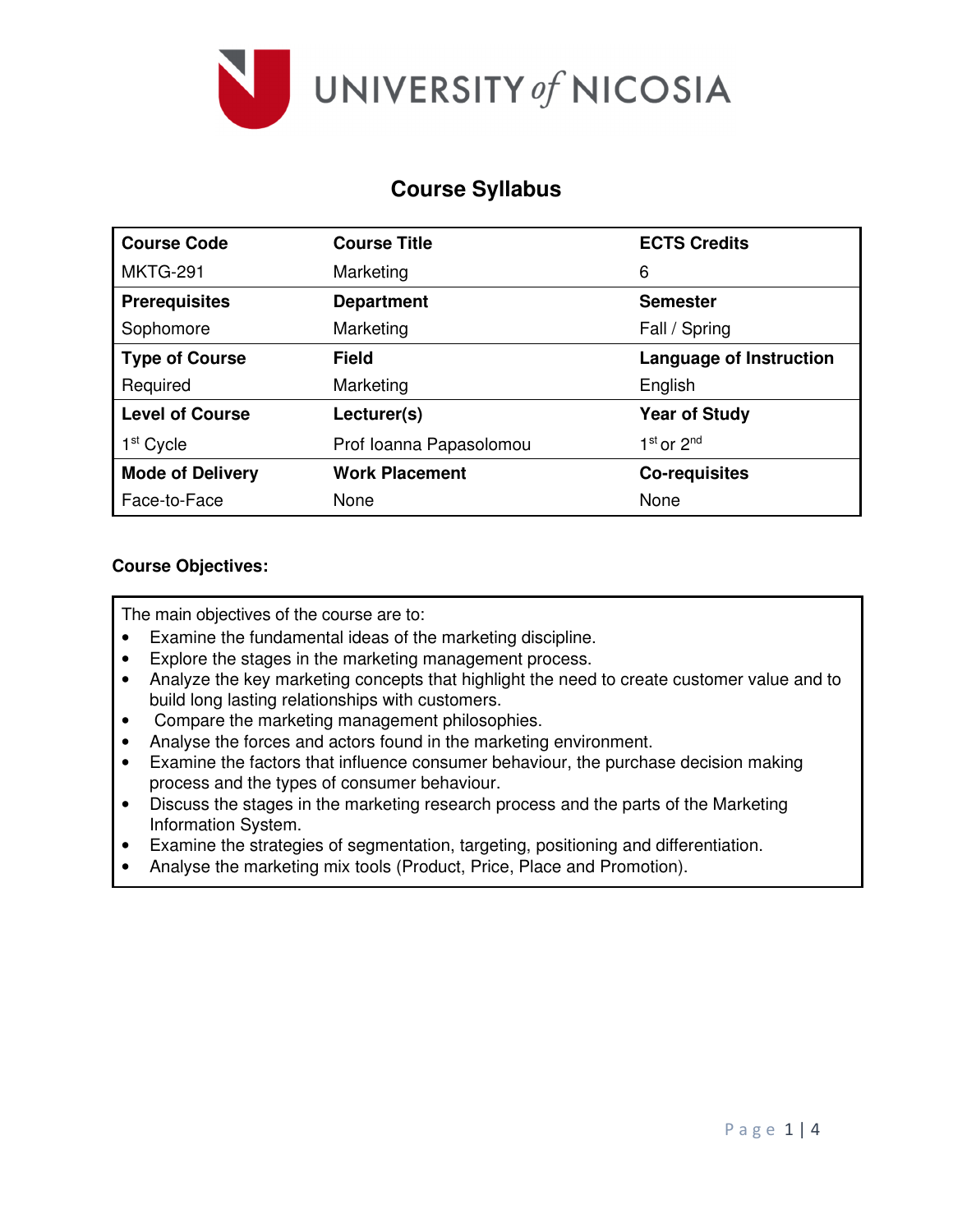

## **Learning Outcomes:**

After completion of the course students are expected to be able to:

- 1. To appreciate the fascinating world of modern marketing
- 2. To criticize the role of marketing in creating value and building profitable customer relationships.
- 3. To assess the impact of the marketing environment on marketing decisions.
- 4. To evaluate how various factors influence consumer behaviour and the purchase decisionmaking process.
- 5. To develop a marketing research support plan.
- 6. To analyse the processes of segmentation, targeting and positioning.
- 7. To construct the four tools (Product, Price, Place and Promotion) of the marketing mix strategy.

## **Course Content:**

## **1. Core Marketing Concepts and Philosophies**

This topic focuses on (a) defining the term "marketing", (b) explaining the core marketing concepts, (c) examining the steps in the marketing process and (d) analysing the six marketing management orientations.

## **2. The Marketing Environment**

This topic explains the marketing environment and focuses on describing the environmental forces and factors that affect a company's ability to serve its customers. The micro and macro environments are explored in detail.

### **3. Marketing Research and the MIS**

The topic focuses on explaining the processes for assessing marketing information needs, developing marketing information, constructing a Marketing Information System (MIS), and the process of Marketing Research.

### **4. Consumer Markets and Consumer Behaviour**

The specific topic discusses two of the models of consumer behavior, the factors affecting consumer behavior, the types of consumer behaviour, and the stages in the buying decision process.

## **5. Segmentation, Targeting and Positioning**

The topic aims at analysing further customer-driven marketing strategy decisions – dividing up the market into meaningful customer groups (segmentation), choosing which customer groups to serve (targeting), creating market offerings that best serve targeted customers (differentiation) and locating the offerings in the minds of consumers (positioning).

## **6. Product and Branding Strategy**

This topic aims at defining the term "product", discussing the key product decisions that have to be taken, such as individual product decisions, product line and product mix decisions. The chapter also concentrates on analyzing branding strategies and packaging decisions.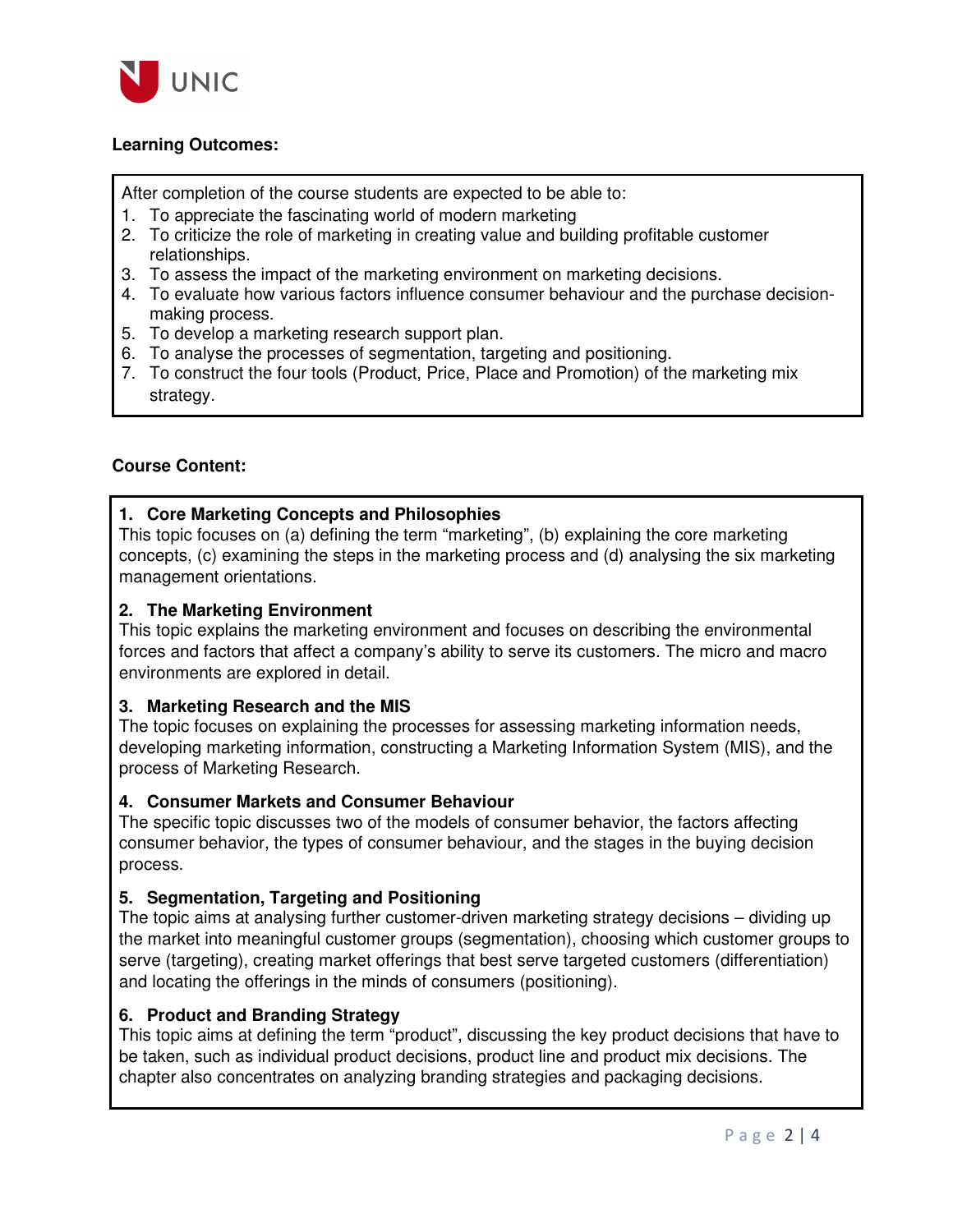

## **7. The new product development process and the product life-cycle strategies**

The chapter explores the stages in the new product development process and the PLC model. The topic of PLC explains in detail the key decisions that have to be taken in each stage of the product-life cycle and the marketing strategies that marketers will have to implement in dealing with the various challenges that occur in the product's life cycle.

### **8. Pricing Strategies**

This specific topic defines the term "price" and explains the internal and external factors affecting pricing decisions. Emphasis is placed on explaining the various pricing strategies that can be adopted by marketers.

#### **9. Integrated Marketing Communications Strategy**

The field of IMC provides an insight into the "promotion mix" and defines the term "integrated marketing communications". It also explains the communication process and the steps in developing effective communication.

#### **10. The tools of the Promotion Mix**

The topic of the promotion mix explains the promotional tools: advertising, sales promotion, personal selling, public relations and direct marketing.

#### **11. Managing Marketing Channels and Integrated Logistics Management**

This topic analyzes the nature and importance of Marketing Channels and provides an insight into channel behaviour; also explaining the nature and elements of Integrated Logistics Management.

### **Learning Activities and Teaching Methods:**

Teaching material including PowerPoint Presentations and additional readings available on Moodle; in-class discussions related to the material taught, YouTube videos, forum discussions, weekly interactive homework exercises.

### **Assessment Methods:**

Assignment or Mid-Term Test, Weekly homework exercises (Moodle), Final Exam